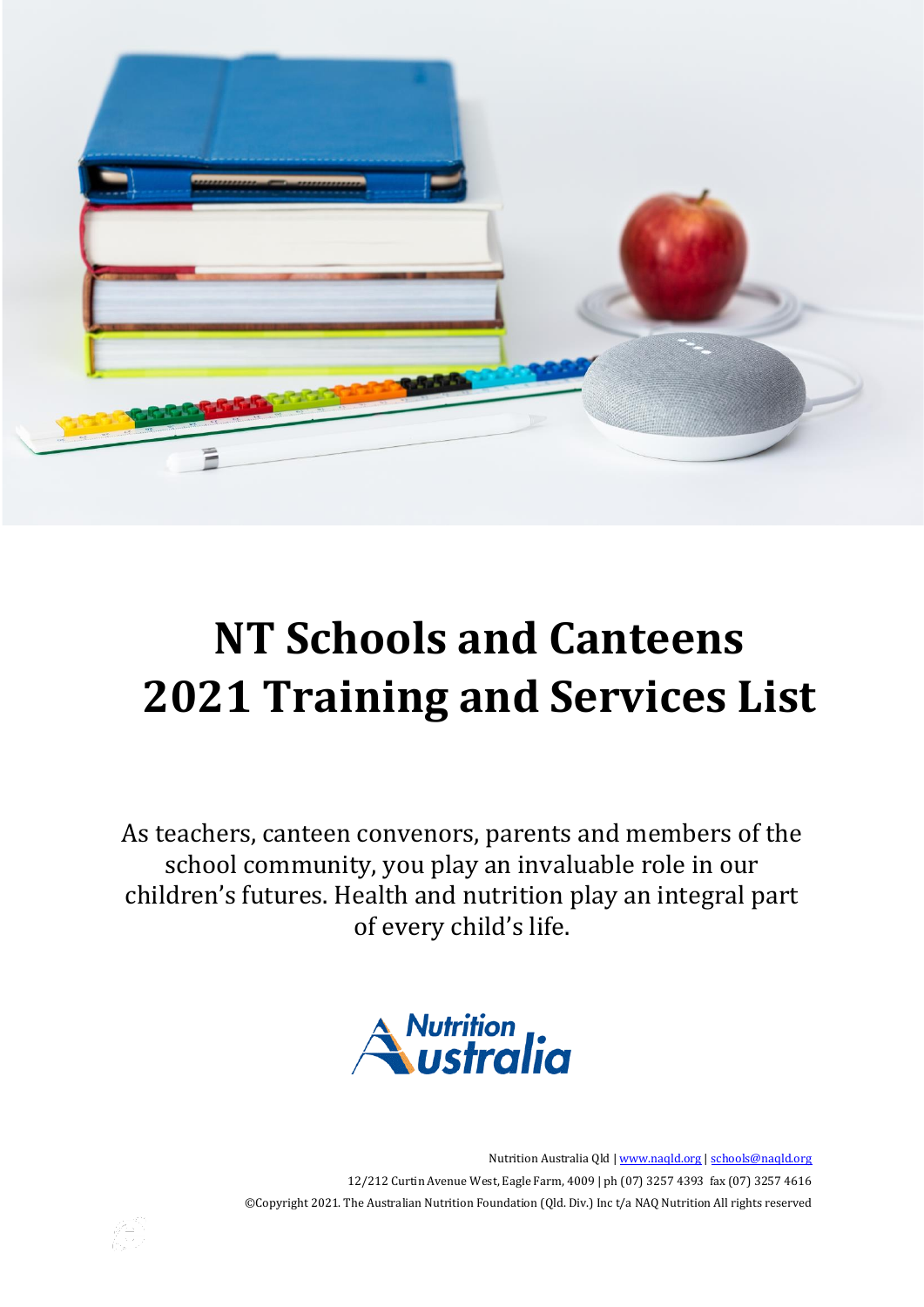

# **Nutrition Seminars and Workshops**

### FOR STUDENTS

**\$440** per workshop OR **\$1600** for 4 workshops at one site on one day. *1 hour in length.*

### **Prep: I'm Growing a Rainbow Story Time**

This is an interactive workshop based on Nutrition Australia Qld's *I'm Growing a Rainbow* story book. Learning outcomes include:

- Students are able to identify that eating enough vegetables and a variety of fruits and vegetables promotes health and wellbeing
- Students explore how plants are grown for food and how food is selected and prepared for healthy eating

### **Years 1 & 2: Healthy Food For Me**

This interactive workshop is targeted to years 1 – 2. Hands on activities are included. Learning outcomes include:

- Students are able to name parts of their body and discuss how their body is growing
- Students are able to identify foods and food groups
- Students can describe how healthy foods affect our well being
- Students can identify different vegetables, how they are prepared and their sensory qualities

#### **Years 3 & 4: I'll Have a Rainbow For Dinner**

This interactive workshop is targeted to years 3 – 4. Hands on activities are included. Learning outcomes include:

- Students are able to identify foods and food groups and create a healthy eating day
- Students learn where different vegetables come from and students gain an appreciation of food production methods and technologies
- Students can identify different vegetables, how they are prepared and their sensory qualities

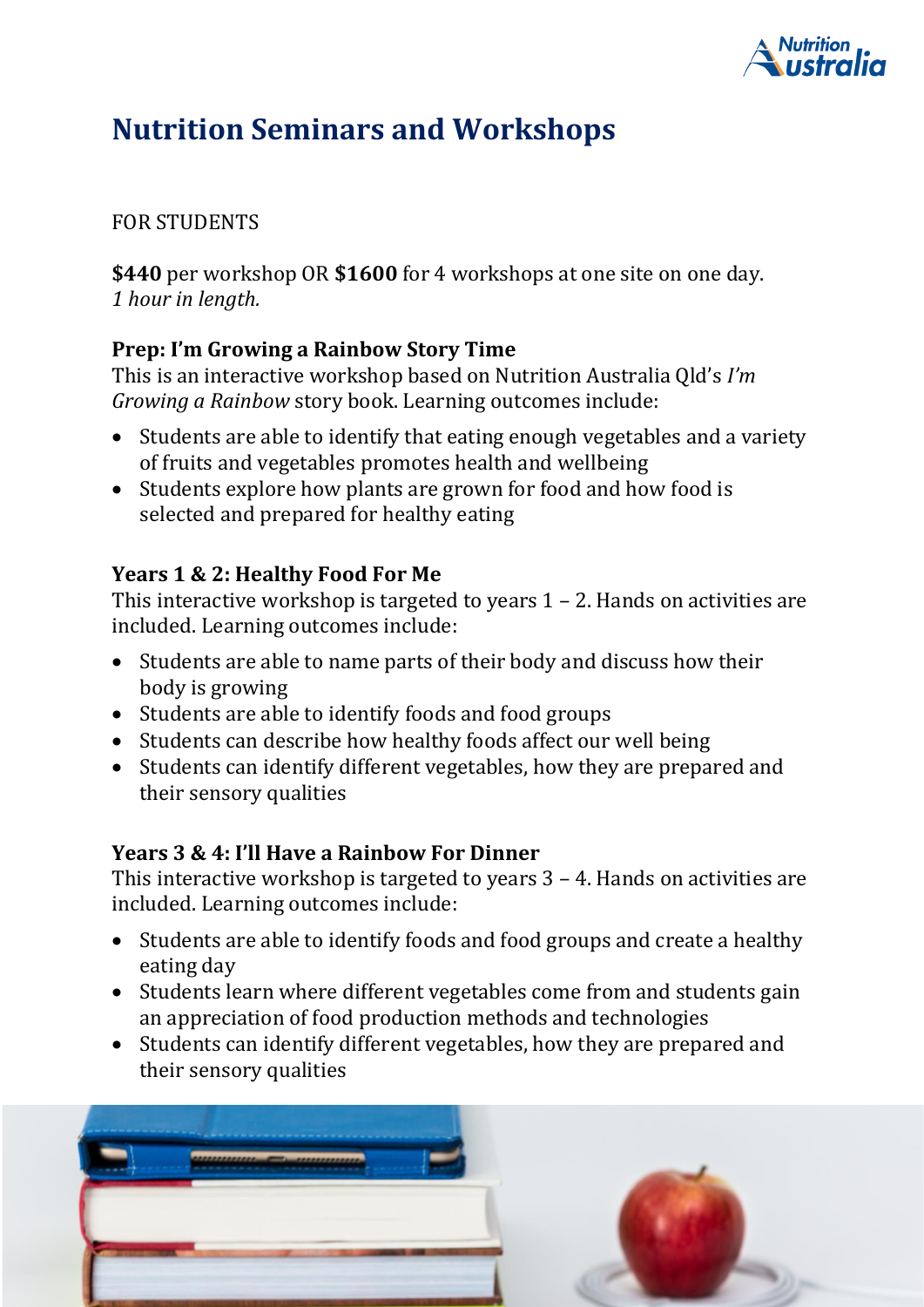

#### **Years 5 & 6: Food For Us**

This interactive workshop is targeted to years 5 – 6. Hands on activities are included. Learning outcomes include:

- Students are able to discuss how healthy eating promotes and maintains well being
- Option 1 Students are able to read food labels to assist with healthy eating (strategy to promote wellbeing) and students are able to discuss how media messages affect healthy eating behaviours
- Option 2 Students are able to describe the role of food preparation in maintaining good health and the importance of food safety and hygiene

### **Years 7 – 12: Food For Life**

This workshop is targeted to years 7 – 12 and adapted accordingly. This workshop can include:

- Exploration of why we eat what we do
- Discussion around how food influences our life
- Tackling common nutrition myths in myth busting activities
- Healthy food on a budget
- Making healthy choices
- Plenty of time for students to have their nutrition questions answered

We can tailor this workshop to meet your student group's needs. Please contact us to discuss additional topics and activities.

### FOR CANTEENS

#### **Understanding School Nutrition and Healthy Eating Guidelines (\$495)** *1.5 hours.*

This workshop covers the food classification system of the School Nutrition and Healthy Eating Guidelines, as well as label reading, classroom rewards, school events and the role of the whole school community in supporting the guidelines.

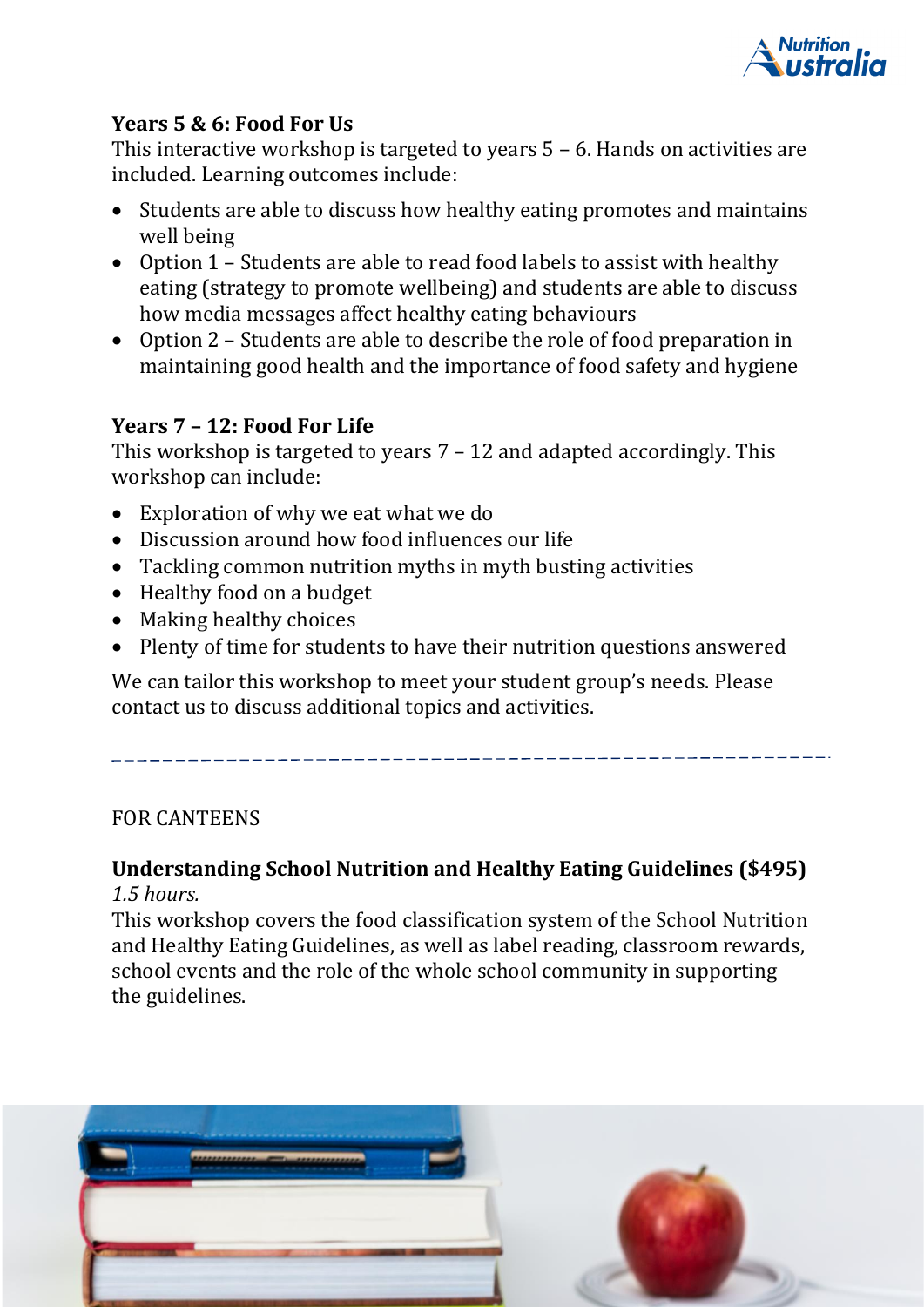

### **Healthy Profitable Menus (\$550)**

#### *2 hours.*

This interactive workshop is tailored to meet your schools needs and help your journey towards a successful healthy canteen menu.

#### FOR TEACHERS

#### **Understanding School Nutrition and Healthy Eating Guidelines (\$440)** *1 hour.*

This workshop covers the food classification system of the School Nutrition and Healthy Eating Guidelines, as well as label reading, classroom rewards, school events and the role of the whole school community in supporting the guidelines.

#### **From Science to Healthy Eating (\$550)**

*2 hours.*

This workshop explores:

- The Nutrient Reference Values (NRVs)
- The background to the Australian Guide to Healthy Eating
- The Australian Dietary Guidelines
- Promoting food variety to students

#### **Food and Behaviour (\$440)**

#### *1 hour.*

This workshop will explore the role food plays in creating healthy, happy and engaged children and teenagers. We will expand on this by looking at strategies to assist teachers in communicating these messages to students and parents.

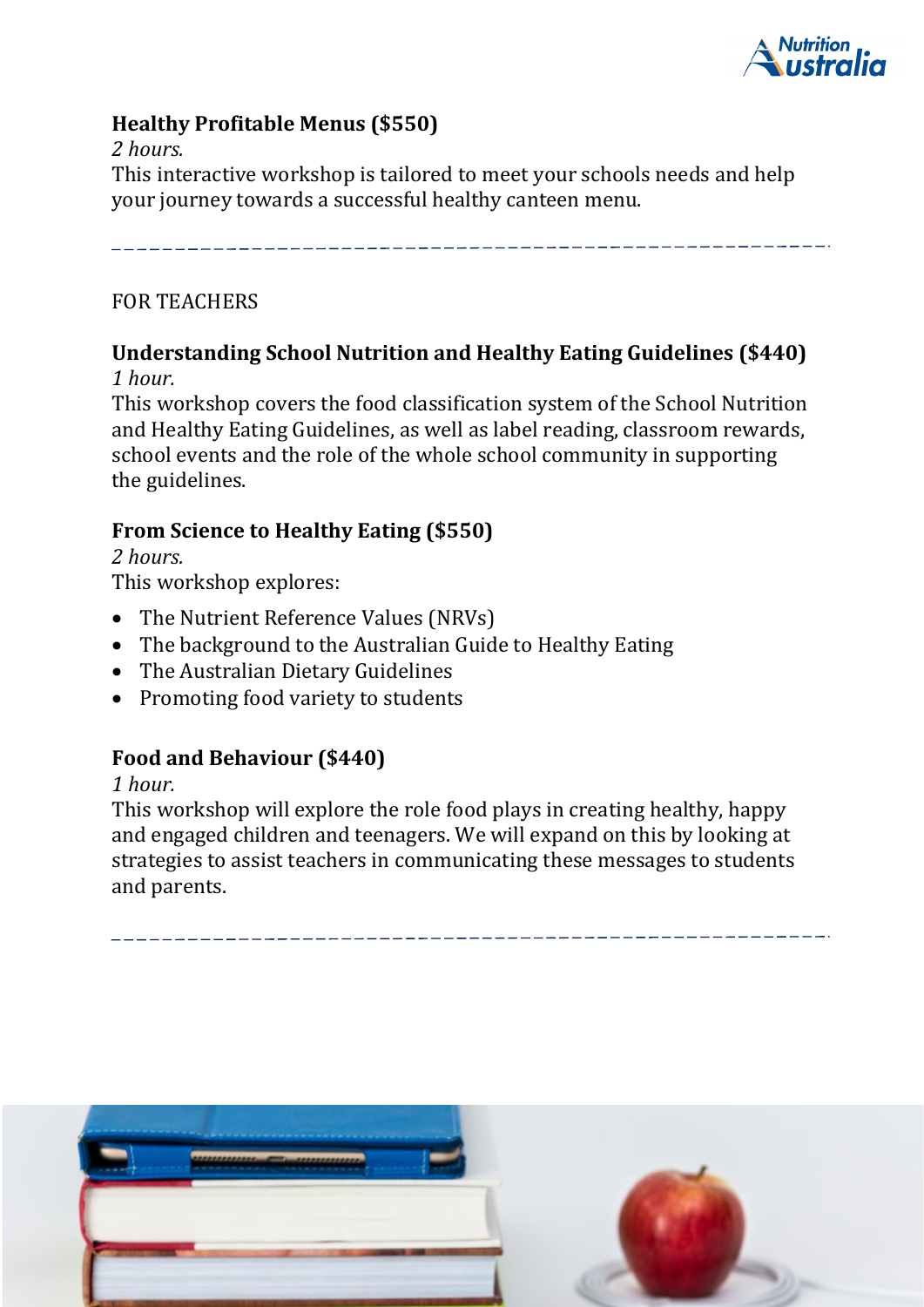

#### FOR PARENTS & THE COMMUNITY

#### **Food Smart Kids (\$440)**

*Parents of primary school children. 1 hour.*

In this workshop we share practical tips for parents to help kids eat well to maximise their growth and development. Topics include food and behaviour, dealing with fussy eating, as well as food variety.

#### **Feeding Your Teens (\$440)**

*Parents of teenagers. 1 hour.*

In this workshop we share practical tips for parents to help teens develop healthy eating patterns and a positive relationship with food.

#### **Food For School (\$440)**

*Parents. 1 hour.*

In this workshop we share with parents the most important food related things they can do to ensure their children are maximising their learning, concentration and behaviour to get the most out of their school day. Practical advice includes packing a lunchbox, healthy snacks, quick and easy breakfasts, as well as encouraging children to drink enough water.

#### **Cooking Workshops (\$880)**

*Parent groups, student groups or teacher groups. 1.5 hours.* Our cooking workshops are a great way for participants to build their skills and confidence in the kitchen. Practical skills developed in a cooking workshop help make it easier for participants to live healthier lives. Cooking workshops are also a fun team building activity for groups. *Contact us for more information as participant limits apply.* 

# **Online Training**

#### **In Safe Hands**

• Safe Food Handling and Safe Knife Skills

Find courses at In Safe Hands – filter online courses 'food safety' or 'safe knife skills' [www.insafehands.net.au](http://www.insafehands.net.au/)

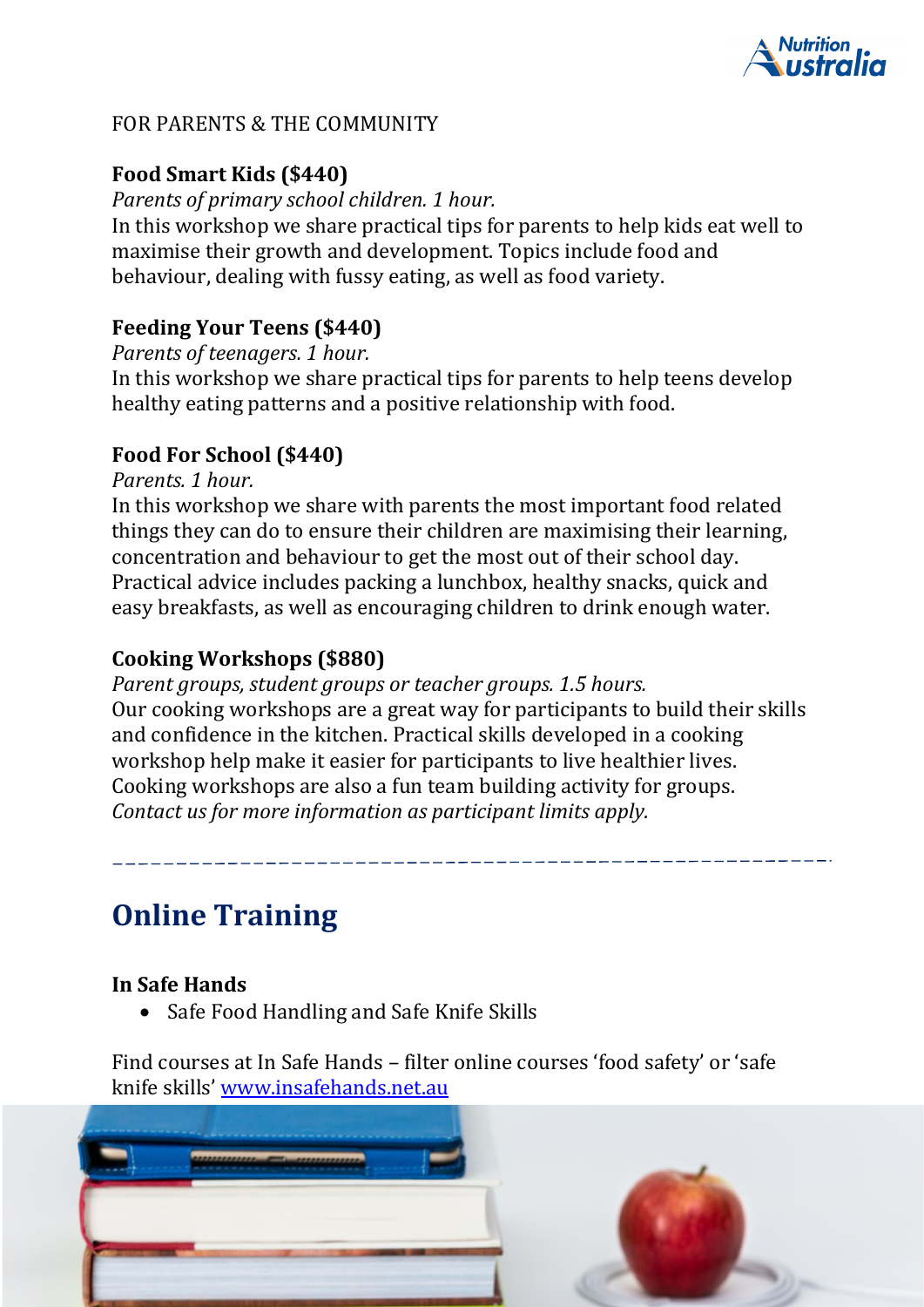

# **Menu Services for Schools**

#### **Remote Canteen Menu Assessment (\$440)**

Through our menu assessment process, we provide guidance and recommendations for your school canteen to:

- o Provide a menu aligned with the Australian Dietary Guidelines and the School Nutrition and Healthy Eating Guidelines
- $\circ$  Engage in menu planning and nutrition quality improvement activities

Our canteen menu assessment includes a full report highlighting areas of success as well as practical recommendations for improvement.

#### **Remote Boarding School Menu Assessment (\$880)**

Menu analysis will include an assessment of the menu against the Australian Dietary Guidelines and the Australian Guide to Healthy Eating, to ensure that:

- o Boarders are offered a varied, healthy and well-balanced diet
- o Boarders receive adequate and balanced nourishment and hydration to meet their nutritional requirements
- $\circ$  The menu reflects a diet that is associated with a reduction in diet related health problems and chronic disease
- o The menu is reflective of recommendations made as part of the Australian Dietary Guidelines for children and adolescents
- o The menu caters for special nutrition issues for adolescence

Our boarding school menu assessment includes a full report highlighting areas of success as well as practical recommendations for improvement.

#### **Menu Planning Consultancy**

Would you like to meet 1:1 with our experienced dietitians to discuss your menu and the needs of your setting? *Contact us for more information.*

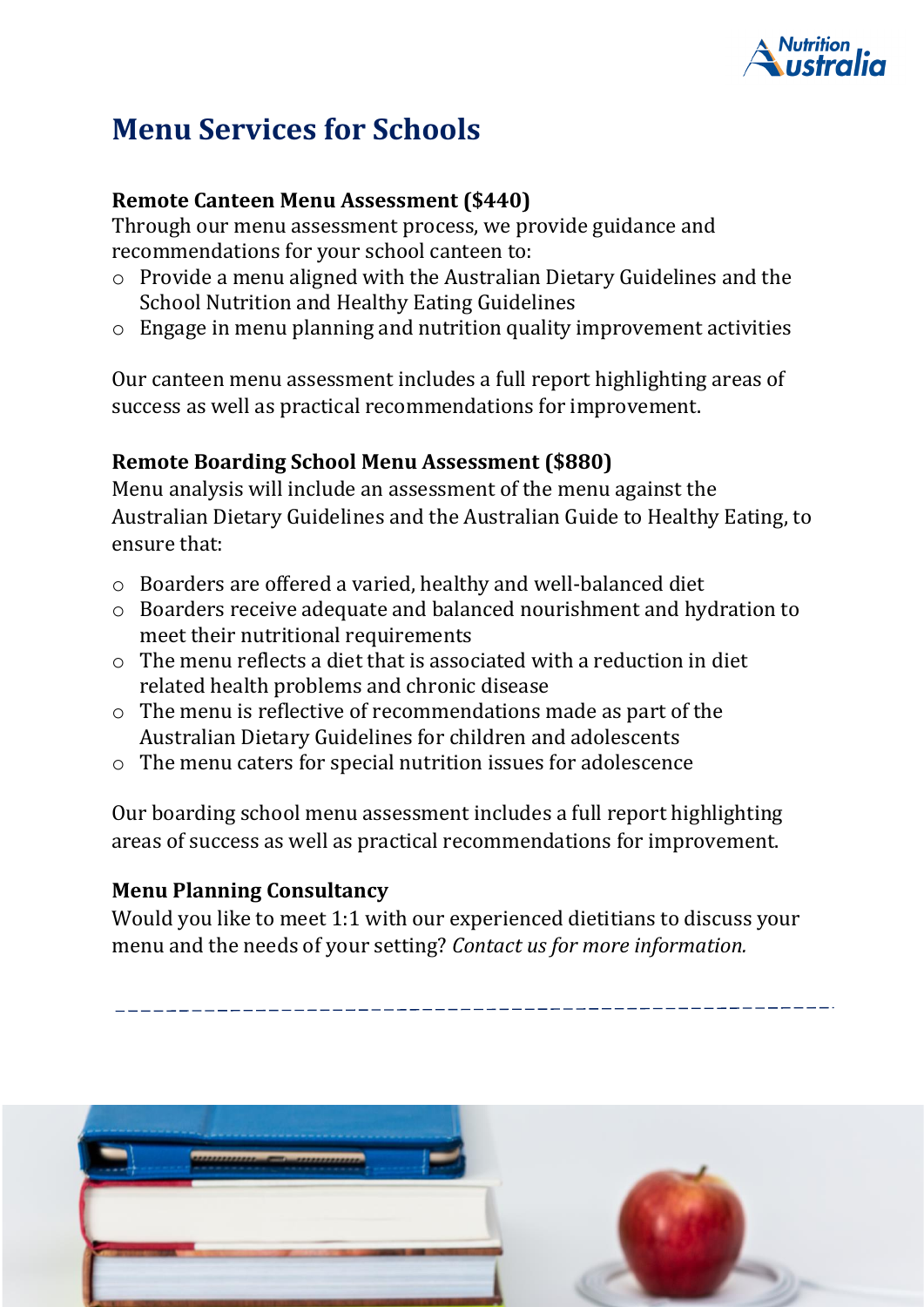

# **Food Safety Services for School Canteens**

### **Food Safety Supervisor Course**

*Full day training session. Contact us for a quote.* We offer interactive and practical industry specific courses to prepare Food Safety Supervisors to oversee day to day operations, as well as recognise and prevent food safety hazards. Courses available for vulnerable populations or retail and hospitality. *Contact us for more information.*



### **Safe Food Handling Workshop (\$495)**

*1.5 hours. Also available online via Zoom.* 

This interactive workshop for canteen staff and volunteers covers all of the basics. Topics include basic food hygiene principles, safe food storage and temperature control, as well as cooling and reheating food and avoiding food contamination.

### **Understanding Allergies and Intolerances Workshop (\$495)**

*1.5 hours. Also available online via Zoom.*

This workshop covers preventing allergen contamination, ingredients to be careful with for common allergies, coeliac disease, school canteen responsibilities and canteen specific strategies.

### **Food Safety Appraisal**

#### *Contact us for a quote.*

Includes an onsite visit to observe and appraise food hygiene and handling procedures. We review your policies and protocols against current legislation and provide you with a comprehensive report.

### **Food Safety Onsite Compliance Audits**

*Contact us for a quote.*

Licensable food businesses are required to have a food safety program and regular compliance audits by an approved, third party auditor. Our auditors provide:

- o Notice of written advice for food safety programs (desktop audit)
- o Onsite compliance audits (third party audit report)

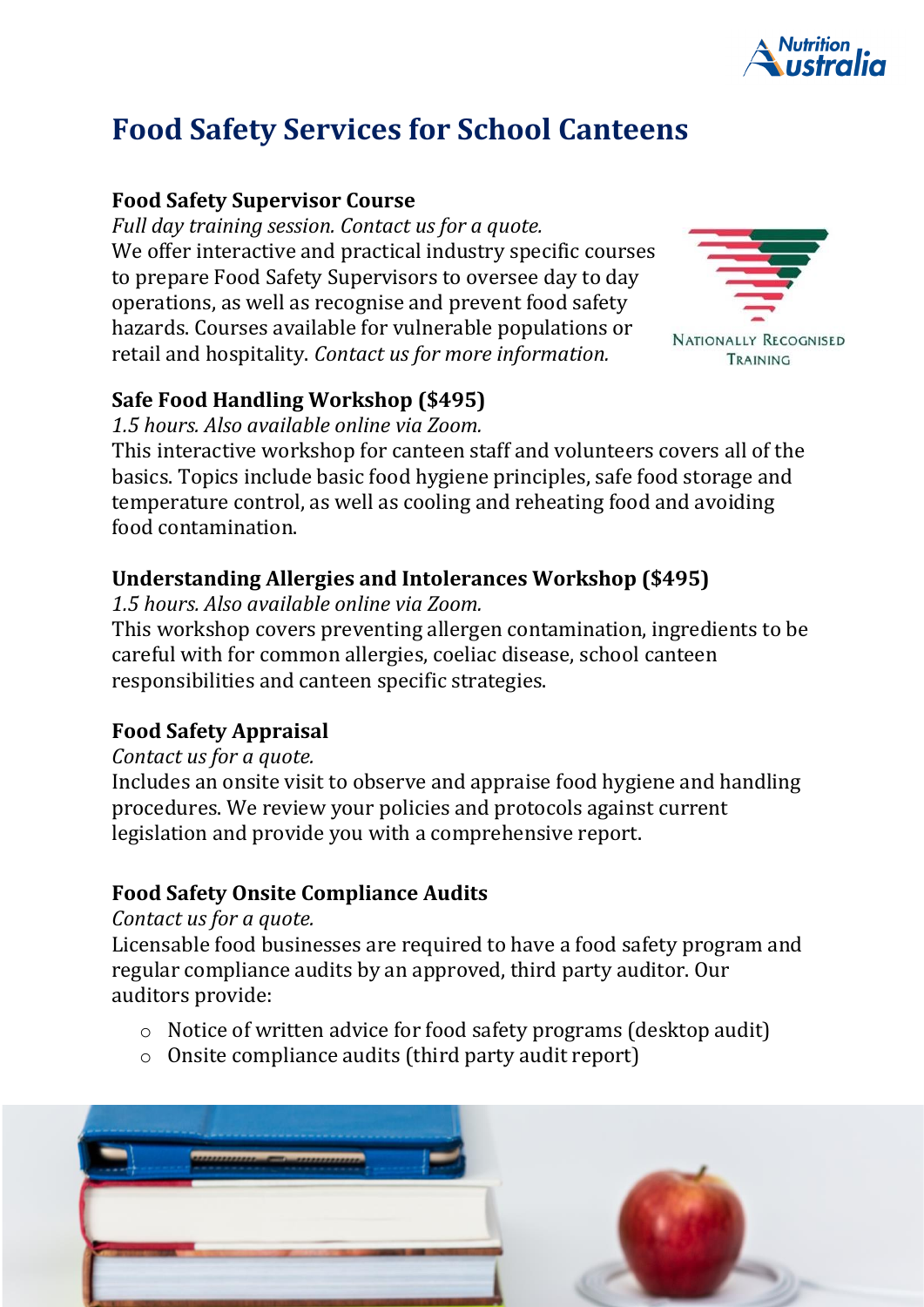

# **Contact Details**

## **Nutrition Australia Northern Territory Division**

Coordinated by Nutrition Australia Qld

Phone: (07) 3257 4393 Email: [schools@naqld.org](mailto:schools@naqld.org) Web: <https://naqld.org/schools/>

*Please note that all prices below are inclusive of GST and do not include travel to the Northern Territory. Please get in touch to find out when Nutrition Australia Qld will next be in the Northern Territory.*

*Nutrition seminars and workshops are designed to be delivered face to face, however some nutrition seminars and workshops may be delivered via Zoom. Price includes up to 35 attendees – additional attendees over this number will incur an additional fee.*